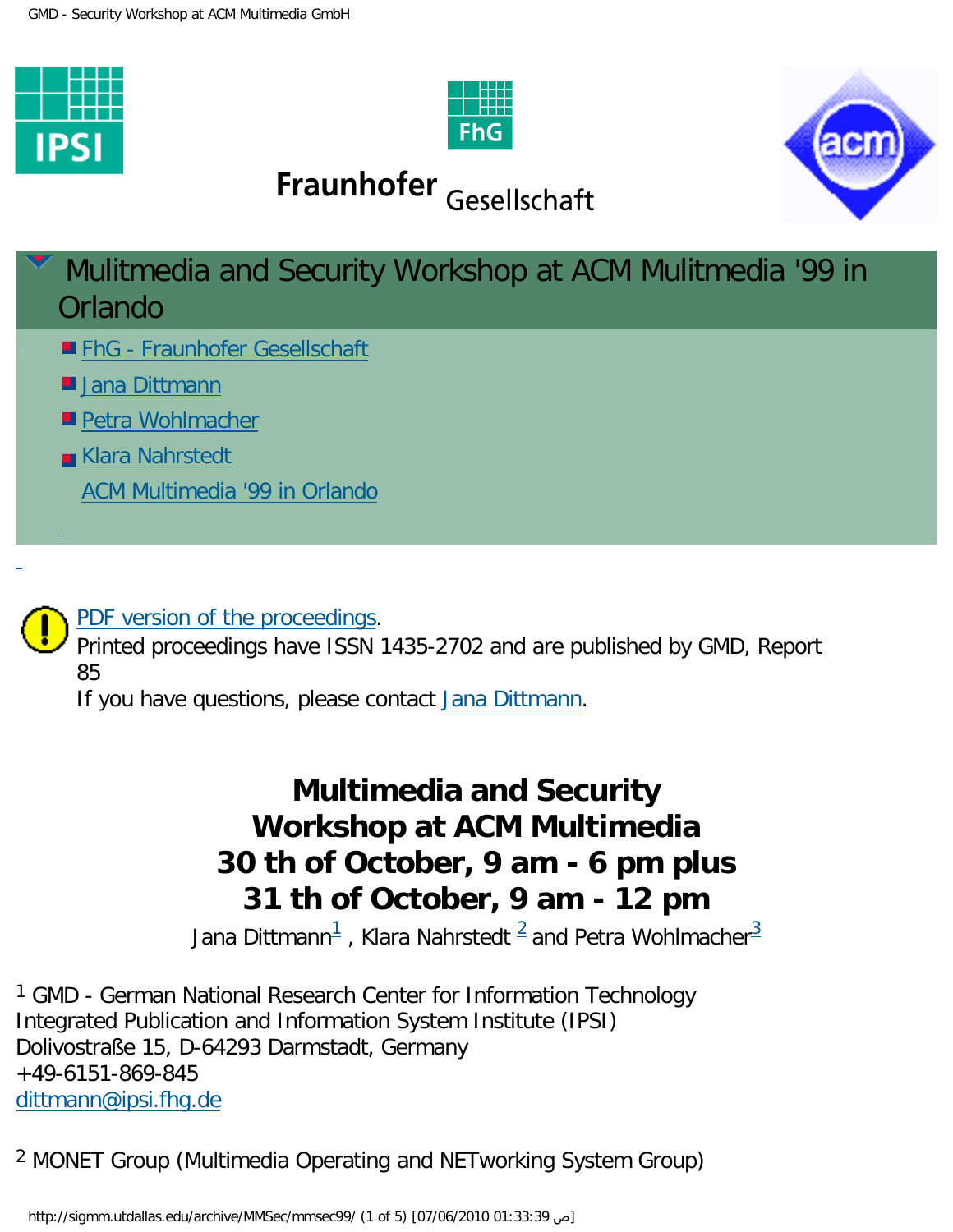GMD - Security Workshop at ACM Multimedia GmbH

Department of Computer Science University of Illinois at Urbana-Champaign 1304 West Springfield Avenue Urbana, IL 61801, USA +1-217-244-6624 [klara@nahrstedt.cs.uiuc.edu](mailto: klara@nahrstedt.cs.uiuc.edu)

<span id="page-1-0"></span>3 University of Klagenfurt, System Security, Villacher Str. 161, A-9020 Klagenfurt, Austria +43-463-2700-507 [petra@ifi.uni-klu.ac.at](mailto: petra@ifi.uni-klu.ac.at)

Recently security has become one of the most significant problems for spreading new information technology. Digital data can easily be copied and multiplied without information loss. This requires security solutions for such fields as distributed production processes and electronic commerce, since the producers seek to provide access control mechanisms to prevent misuse and theft of material. The workshop analyses specific security problems of multimedia systems and multimedia material in the digital environment. Based on our discussion in the workshop at the ACM MM 98 in Bristol we want to continue with the state of the art evaluation and discuss future needs for the design of MM Security and legal aspects. We understand that the interest and importance of security was reflected in the great number of participants from all over the world in Bristol.

#### **Objectives**

Based on these excellent experiences the objective of the workshop is to see the advantages in the field of multimedia and security.

Especially in the field of copyright protection we will evaluate the progress of Beside technical approaches legal requirements, the identification of design and acceptance problems for security solutions are further topics. In the workshop we want also address the topic, that existing multimedia security mechanisms are not realised by using multimedia tools applying security. Thus the discussion is extend to the use of multimedia to perform security. Though security is recognised as an important issue in multimedia it is, ironically, mostly not presented by the new media. Usually, security algorithms are seen as background processes, invisible to the user. Based on the discussions on security in multimedia environments we want to analyse interactive multimedia tools which strengthen the producers acceptance to use available security features.

The intention of the workshop is to bring together experienced researchers, developers, and practitioners from academia and industry for a state of the art evaluation and discussions of topics and problems for multimedia security environments for the next century. The workshop reflects the strength and weaknesses of what the multimedia community has to offer to meet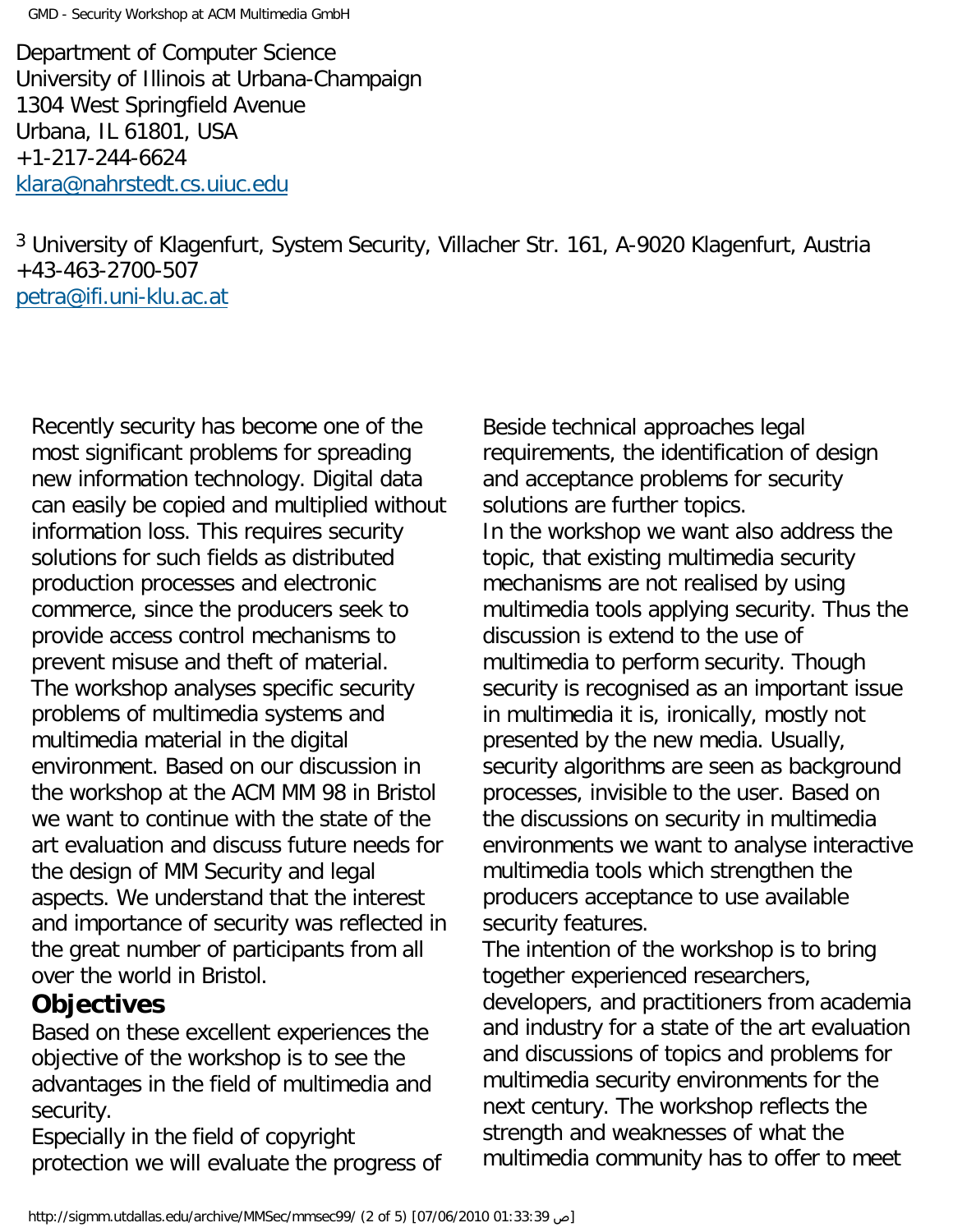GMD - Security Workshop at ACM Multimedia GmbH

digital watermarking, the robustness and the practical usage for authentication and also for integrity checks. We want to address the fingerprint problem where a watermark contains customer specific information so that we produce different copies for each customer. Attackers can compare several fingerprinted copies to find and destroy the embedded identification string by altering the data in those places where a difference was detected.

Beside the fingerprinting we want to introduce to new cryptographic protocols like multiple key techniques for customer specific protection.

the needs of secure multimedia environments.

[More about the ACM Multimedia '99](http://www.kom.e-technik.tu-darmstadt.de/acmmm99/index.html) 

#### [next column](#page-2-0)

### <span id="page-2-0"></span>**Session outline**

# **30 th Oct**

- 1.) 9:00 9:15 Jana Dittmann: Welcome and introduction of participants: Multimedia and **Security**
- 2.) 9:15 9:45 Petra Wohlmacher: Overview and security requirements of multimedia systems and multimedia data, multiple-key cryptography, 9:45 - 10:15 Legal Issues: Klaus Keus, BSI Germany - The German Digital Signature Act in the context of impementing the EU Directive for Electronic Signatures

Coffee Break 10:15 - 10:45

3.) To have more discussion in the workshop, the presenters are asked to give a short overview of their work and the problem and/or soltions, after each section are questiones and discussions

10:45 - 11:15 Watermarking from a commercial view: David Hilton, Signum

- Technologies, England - Effective Models of Real Data to Enhance Digital Watermarking Methods

Section (1): Integrity Detection - Fragile Watermarking and Digital Signatures

- 11:15-11:40 Jiri Fridrich, Center for Intelligent Systems, T. J. Watson School SUNY, Binghamton: Detection of Digital Forgeries
- 11:40-12:05 Edward Delp, Purdue University, USA: A New Fragile Image Watermark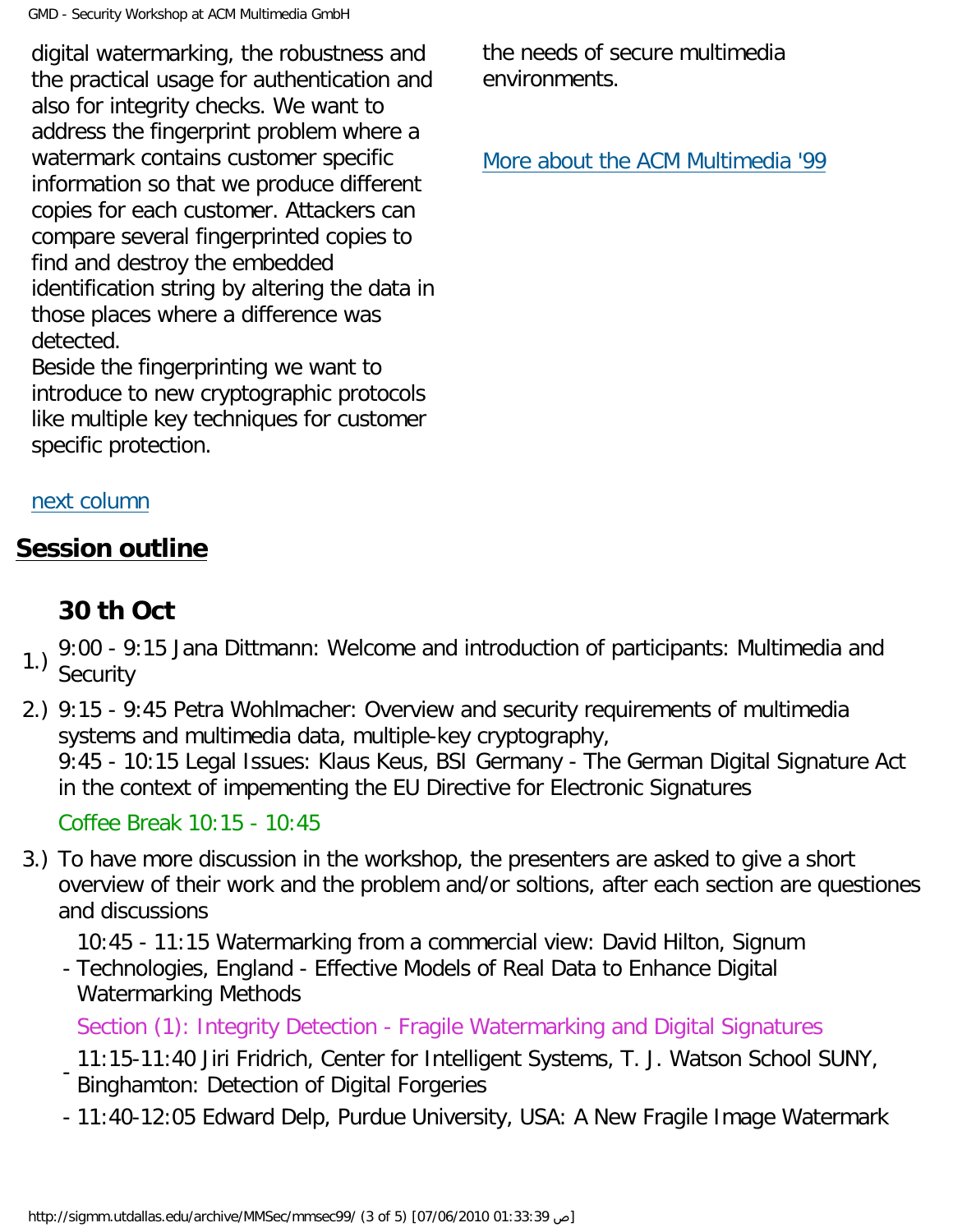- 12:05-12:30 Ching-Yung Lin and Shih-Fu Chang, Columbia University, USA: Authenticating Pictures and Documents with Robust Digital Signature Techniques 12:30-12:45 Jana Dittmann: Discussion and problem summary

Lunch break: 12:45 - 14:00

Section (2): Robust Digital Image Watermarking - Algorithm, Protocols, Attacks and Robustness Improvements

- 14:00-14:25 Adrew Z Tirkel: Advanced Spread Spectrum Watermarking

- 14:25-14:50 Deepa Kundur, University of Toronto, Canada: Improved digital watermarking through diversity and attack characterization

- 14:50-15:15 Masoud Alghoniemy, Ahmed H. Tewfik, University of Minnesota: Synchronisation Recovery in Image Watermarking
- 15:15-15:30 Klara Nahrstedt: Discussion and problem summary Coffee break 15:30 - 16:00
- 15.30-15:55 Alessandro Piva, Department of Electronic Engineering, University of Florence, Italy: Improving DFT Watermarking robustness through optimum detection and synchronisation
- 15:55-16:20 Alexander Herrigel, DCT Digital Copyright Technologies, Switzerland: A Noise Removal based Attacks on Watermarked Images
- 16:20-16:45 Wenjun Zeng, Sharp Labs. of America, Inc., Camas, USA:Visual Optimization in Digital Watermarking

- 16:45-17:10 Brian Chen, MIT: Preprocessed and postprocessed quantization index modulation (QIM) methodes for digital watermarking

- 17:10-17:20 Klara Nahrstedt: Discussion and problem summary
- 4.) 17:20 18:00 Klara Nahrstedt, Edward Delp, Jana Dittmann, Ching-Yung Lin: Round table wrap-up: Open Questions - New Visions, questions to the presenters

## **31 th Oct**

5.) Section (3): Watermarking for other Media Data and Aspects of Ecommerce

- 9:00- 9:25 Nasir Memon, Polytechnic University Brooklyn, USA: Protocols for digital watermarking

- 9:25- 9:50 Oliver Benedens, IGD FHG, Darmstadt, Germany: 3D Watermarking

- 9:50- 10:15 Heather Yu, Panasonic Informationa and Networking Technology Lab: Content-based graph authentication

- 10:15-10:30 Jana Dittmann: Discussion and problem summary

Coffee break 10:30 - 11:00